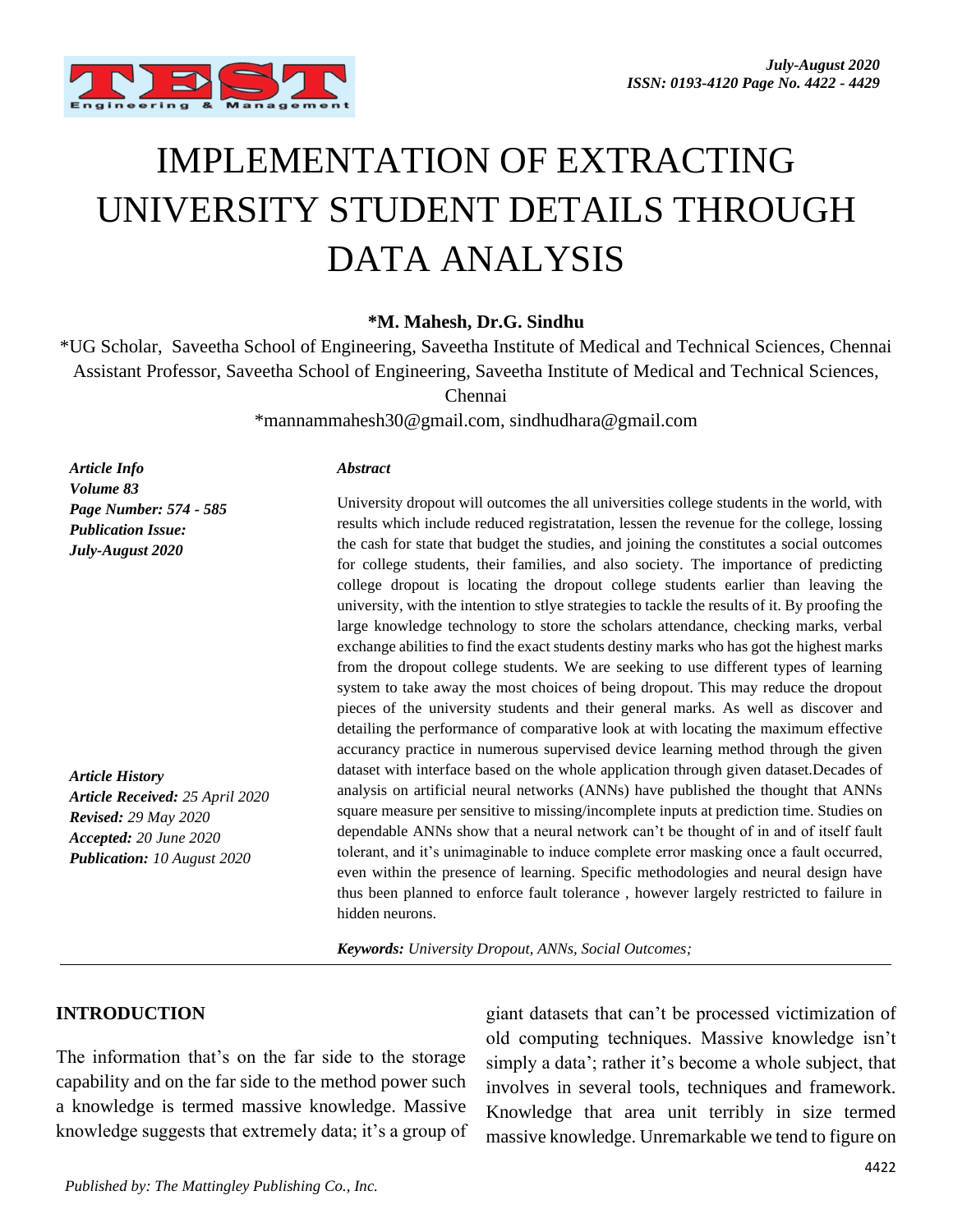

knowledge of size MB (wordbook, Excel) or most GB (Movies, Codes) however knowledge in petabytes i.e. 10^15 memory unit size is termed massive knowledge. It's explicit that almost 19th knowledge has been generated within the past six years ago.

# **LITERATURE SURVEY**

Student's feedback is crucial for tutorial institutions so as to gauge faculty performance. Handling the qualitative opinions of scholars efficiently while automatic report generation may be a challenging task. Indeed, most of the organizations affect quantitative feedback effectively, whereas qualitative feedback is either processed manually or ignored altogether. This research proposes a supervised aspect based opinion mining system supported two layered LSTM model. The primary layer predicts the aspects described within the feedback and later specifies the orientation (positive, negative, neutral) of these predicted aspects. The model was tested on a manually tagged dataset constructed from the last five years student's comments from Sukkur IBA University also as on a typical SemEval – 2014 dataset. Unlike many other LSTM models proposed for other domains, the proposed model is sort of simple in terms of architecture which ends up in less complexity. The system attains good accuracy using the domain embedding layer in both tasks: aspect extraction (91%) and sentiment polarity detection (93%). To the simplest of our knowledge, this study may be a first attempt that uses deep learning approach for performing aspect based sentiment analysis on student's feedback for evaluating faculty teaching performance.

Gaussian mixture model (GMM) is employed for soft detector modeling of multimode industrial processes. However, it's been recognized that the performance of GMM deteriorates with the presence of outliers that normally exist in industrial datasets. Additionally, Samples with legendary labels in soft detector

applications square measure typically rare as a results of big-ticket sampling instruction or long laboratory analysis. Shortage of labelled samples may lead GMMbased models to seek out information distributions; notwithstanding, with the virtual of the long tail property of Student's distribution, the SSMM possesses stronger lustiness against outliers compared with the GMM. Moreover, the semi-supervised model structure of SSMM allows exploiting unlabeled samples of the SSMM, specified the issues caused by skimpy labelled samples could also be tackled. To identify model parameters of the SSMM, we tend to additionally develop an expectation-maximization based coaching formula. Experimental results on numerical and industrial examples demonstrate that the planned technique is effective such as:

1) Modelling multimode characteristics

2) Exploiting unlabeled samples for performance improvement

3) Handling distinct outliers (in artificial dataset) and indistinct outliers (in industrial dataset).

Higher education in other countries has got to affect constant troubles and uncertainties thanks to the depression, high rates of unemployment in children, lack for study habits in lyceum and legal fluctuations. This uncertain environment doesn't foster student effort and it's behind the important rates of abandon in education. The Bologna process was thought to make a replacement paradigm in education within the European Union. However, the changes came from the highest(governments) to rock bottom (lectures and students) in order that they weren't properly supported by specialized training oriented to lectures. It didn't include the acceptable changes in lower education stages (secondary education) to organize student when facing university. Therefore, within the past decade several new teaching methodologies have seemed to affect student demotivation and to fight against dropouts. Those methodologies attempt to keep the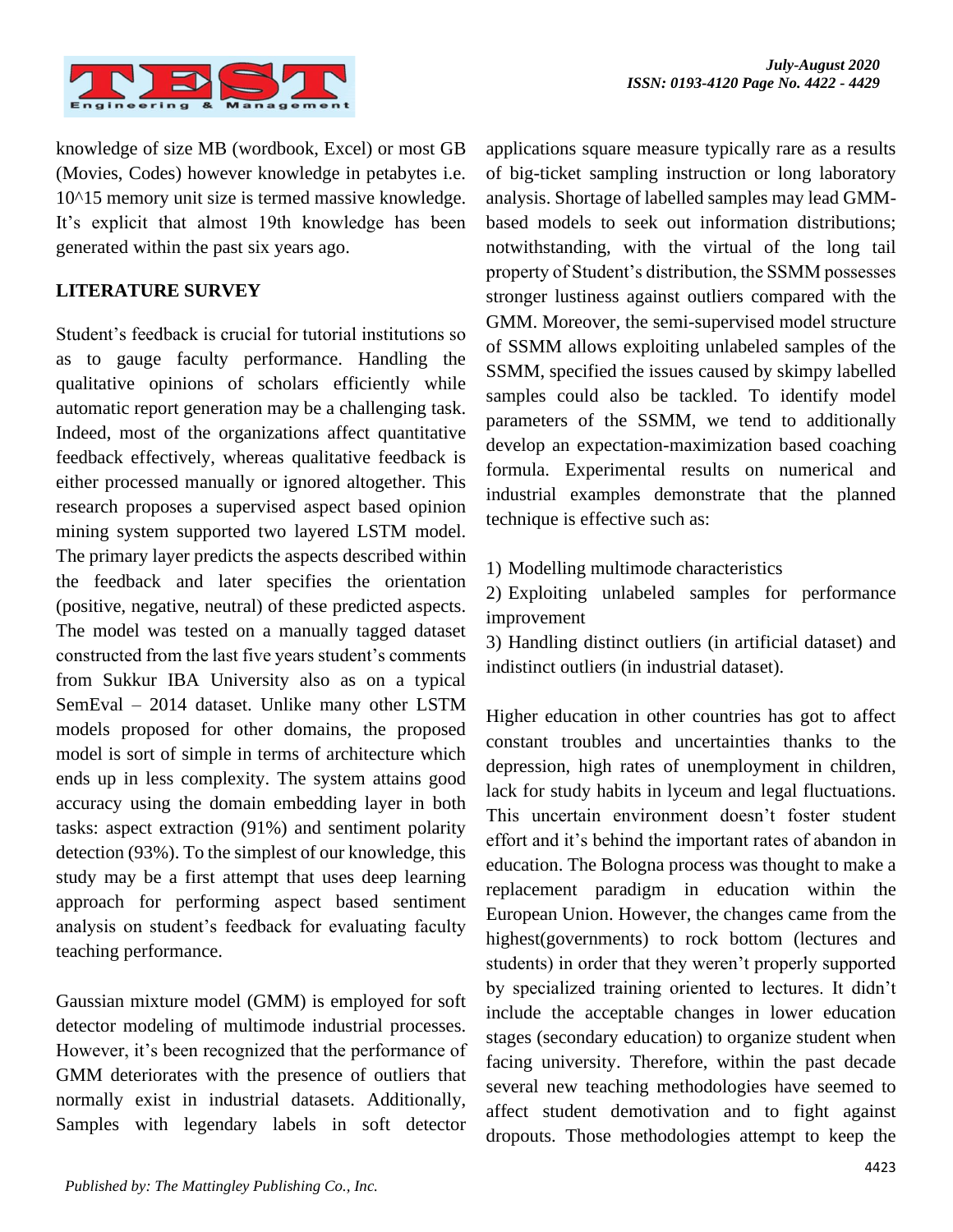

scholars engaged during the entire course paying more attention to their learning process, attitudes, motivations and expectations. Consequently, during this paper, we present a four -year experiment whose main objective is to stay students engaged during the entire year and to foster their motivation so as to extend their learning outcomes. The experiment is predicted on the appliance of gamification to the assessment process emulating a standard platform video-game, like super mario. The results show that this experiment was positive for many students who achieved good marks and good rates of task completion.

A redesign of the Moodle platform to adapt digital educational content [learning objects (Los)] to precise needs of scholars with disabilities. The approach, extendable to a variety of disciplines, was empirically tested with blind and deaf engineering students. With the arrival of the web and therefore the development of latest technologies, society has changed. People now interact and communicate differently. Sites and online applications have spread rapidly, transforming human activities. Education is not any exception during this regard: the emergence of online or e- learning has facilitated the event of latest learning methods wherein educational resources are presented via the online. During this paper, e-learning is broadly defined as "all sorts of electronic supported learning and teaching, which are procedural in character and aim to effect the development of data with regard to individual experience, practice and knowledge of the learner.

"we don't receive procedures; strategies embrace us." The investigation of the dissemination of advancements is worried about the reception and spreading of latest items, procedures, calculations, and thoughts by means of certain correspondence channels among people and associations, as a rule out the precise circumstance of an off-the-cuff community. Having an advancement spread rapidly during a social framework is certifiably not a minor issue. Numerous social researchers and market analysis have created hypotheses to advance

equal showcasing procedures for advancing advancements. Among such examinations, three components of the dissemination procedure are regularly viewed as: the properties of the event, the correspondence channel, and therefore the informal community structure. Extensive exertion in dissemination cares has been given to both displaying the massive scale dispersion process and demonstrating the conduct of individual clients. Concentrates on the complete scale level typically center on displaying the event of a populace's system thoughtfulness regarding advancement. Different works investigate the auxiliary qualities of relational systems what's more; catch the effect of social impact. Dissemination ponders with reference to singular client's conduct have clothed to be progressively documented by exploiting of recently rose informal organization information, for instance, Facebook, Twitter, and live Journal, and additionally scholastic coordinated effort systems, for instance, coinitiation systems and reference systems. These examinations have uncovered furthermore, reconfirmed the elemental associations between social impact and therefore the results of dissemination.

#### **PROBLEM STATEMENT:**

To make a scientific review of literature on the prediction of college student dropout through data processing techniques. Methods/Analysis: The study was developed as a scientific review of the literature of inquiry results regarding the prediction of university dropout. During this phase, the review protocol, the choice requirements for potential studies and therefore the method for analyzing the content of the chosen studies were provided. The classification presented in section 3 allowed answering the most research question. What are the aspects considered within the prediction of college student desertion through data mining? Findings: University dropout may be a problem which affects universities round the world, with consequences like reduced enrolment, reduced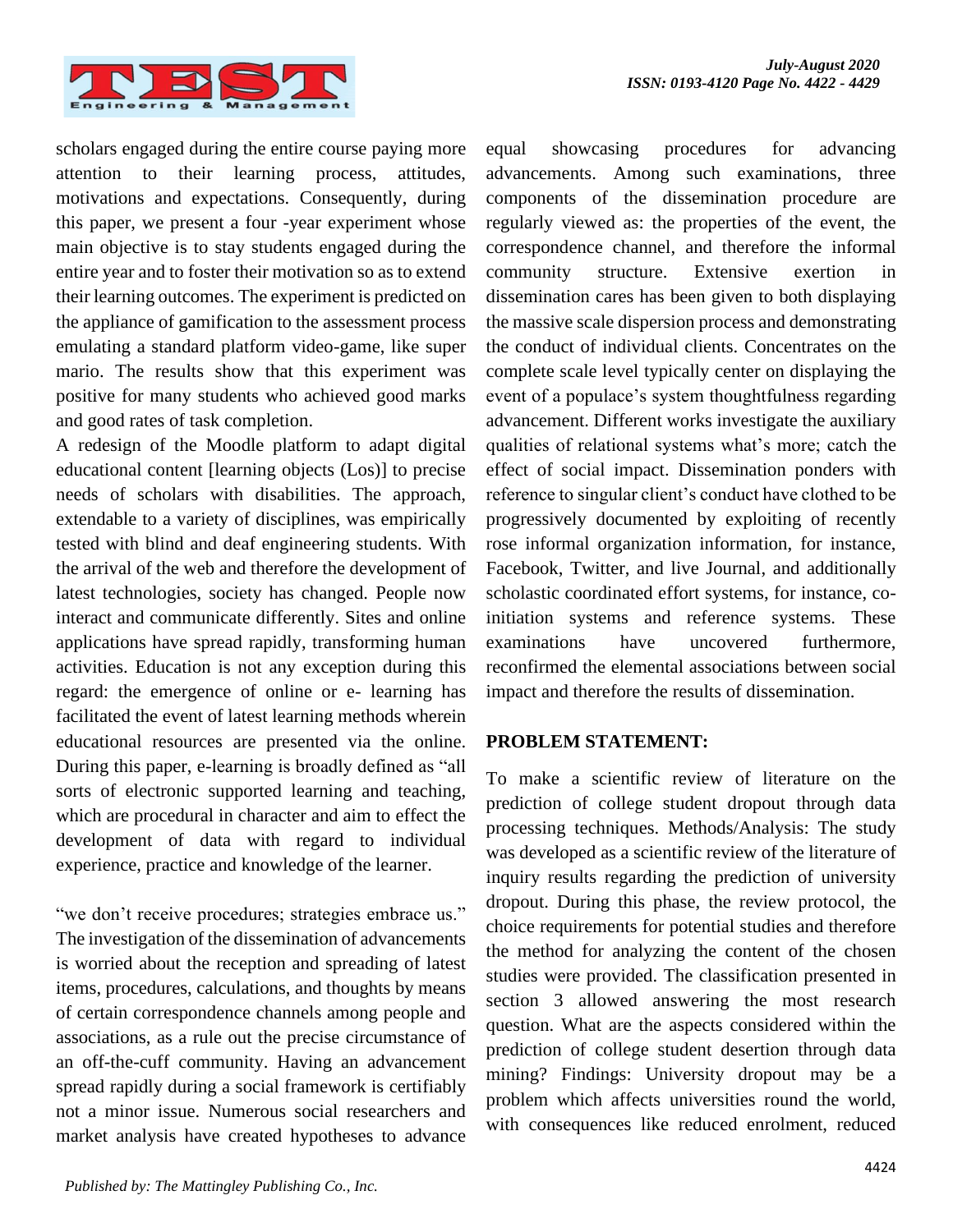

revenue for the university, and financial losses for the state which funds the studies, and also constitutes a social problem for college kids, their families, and society generally. Hence the important of predicting university dropout, that's to mention identify dropout students beforehand, so as to style strategies to tackle this problem. Novelty/Improvement: this is often the primary work to perform an integral systematic literature review about university dropout prediction through data processing, with studies.

**PROPOSED SYSTEM:**

Proposed concept deals with providing database by using Hadoop tool we will analyze no limitation of

knowledge and straightforward add number of machines to the cluster and that we get results with less time, high throughput and maintenance cost is extremely less and that we are using joins, partitions and bucketing techniques in Hadoop.

#### **TECHNIQUES USED:**

#### HADOOP TOOL:

Hadoop tool is opensource framework which as overseen by the apache software foundation and it's used for storing and processing huge datasets with a cluster of commodity hardware. We use Hadoop tool contains two things one is hdfs and map reduce. We also use Hadoop ecosystems like sqoop, hive and pig.



*Figure 1:* . System Architecture

#### **MODULES:**

- Existing Application (MySql)
- Connector (Sqoop)
- Analysis Query Langauge (Hive)

# • Analysis Latin Script (Pig)

Processing (Map Reduce)

#### **DESCRIPTION FOR MODULES:**

*Published by: The Mattingley Publishing Co., Inc.*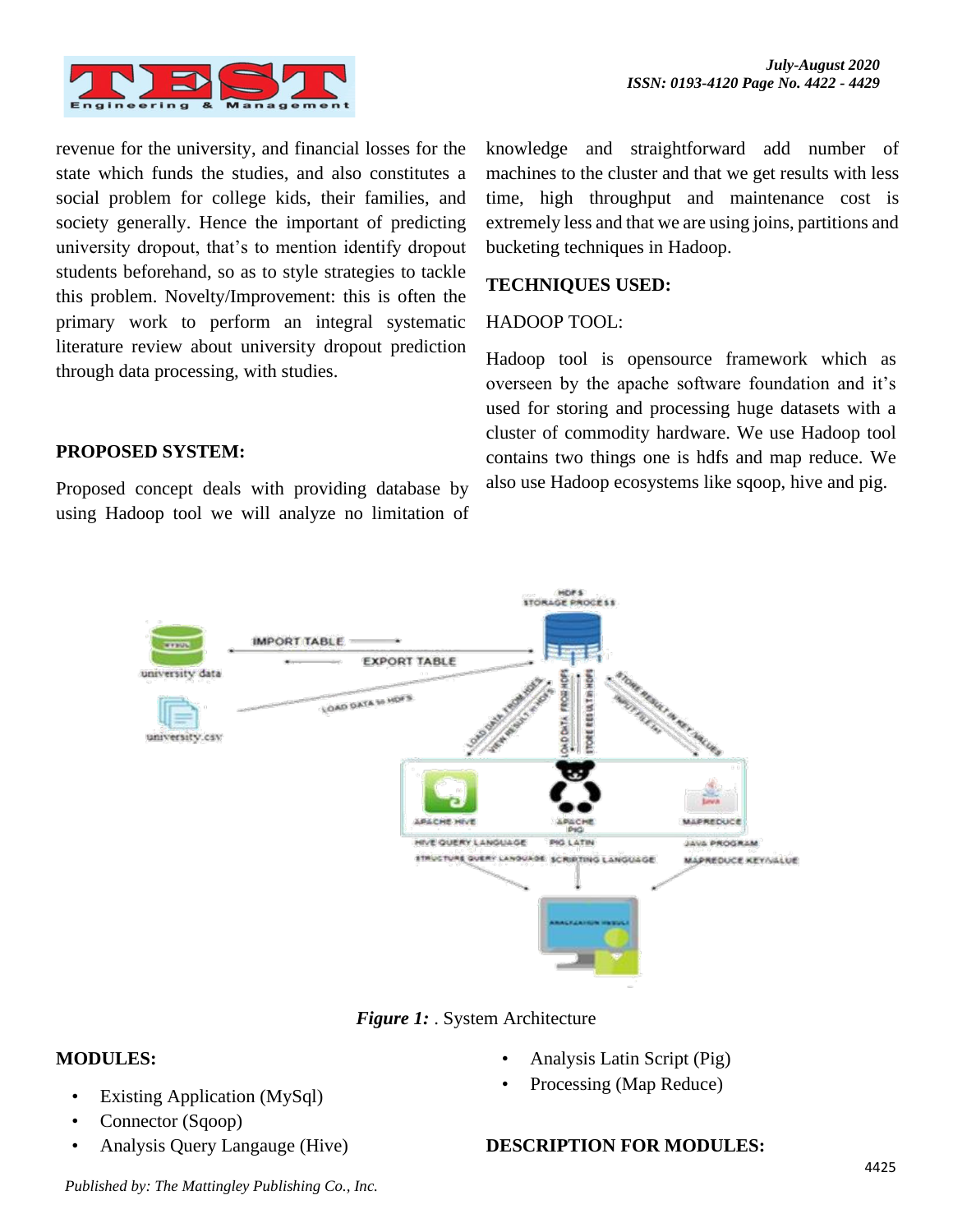

### **1. Existing Application (My Sql):**

In My Sql may be a electric database management system. RDMS uses relations portables to store University data as a matrix of rows by columns with primary key. With My Sql language, University data in tables are often collected, stored, and processed, retrieved, extracted and manipulated mostly for business purpose. Existing concept deals with providing backend by using My Sql which contains lot of drawbacks i.e. data limitation is that time interval is high when the info is large and once data is lost we can't recover so thus we proposing concept by using Hadoop tool.



**Fig 2.** My SQL Architecture

#### **2. Connector (Sqoop):**

Sqoop may be a command-line interface application for transferring University data between relational databases (MySQL) and Hadoop. Here in MySQL database having University data need to import it to HDFS using Sqoop. University data often moved into HDFS/Hive from MySQL then it'll generate the java classes. In previous cases, flow of knowledge was from RDMs to HDFS. Using "export" tool, we will import data from HDFS to RDMs. Before performing export, Sqoop fetches table metadata from MySQL database. Thus we first got to create a table with required metadata.



**Fig 3.** Sqoop Architecture

#### **3.Analysis Query Language (Hive):**

Hive may be a data ware house system for Hadoop that runs SQL like queries called HQL (Hive query Language) which gets internally converted to map reduce jobs. In Hive, University data tables and data bases are created first then data is loaded into these tables. Hive organizes university data tables into partitions. It's how of dividing a table into related parts supported the values of partitioned columns. Using partition, it's easy to question some of the given dataset. Tables or partitions are sub-divided into buckets, to supply extra structure to the University data which will be used for more efficient querying. Bucketing works supported the worth of hash function of some column of a table.



**Fig 4.** Hive Architecture

#### **4.Analysis Latin Script (pig):**

To the research University data using Pig, programmers got to write scripts using Pig Latin language and execute them in interactive mode using the Grunt shell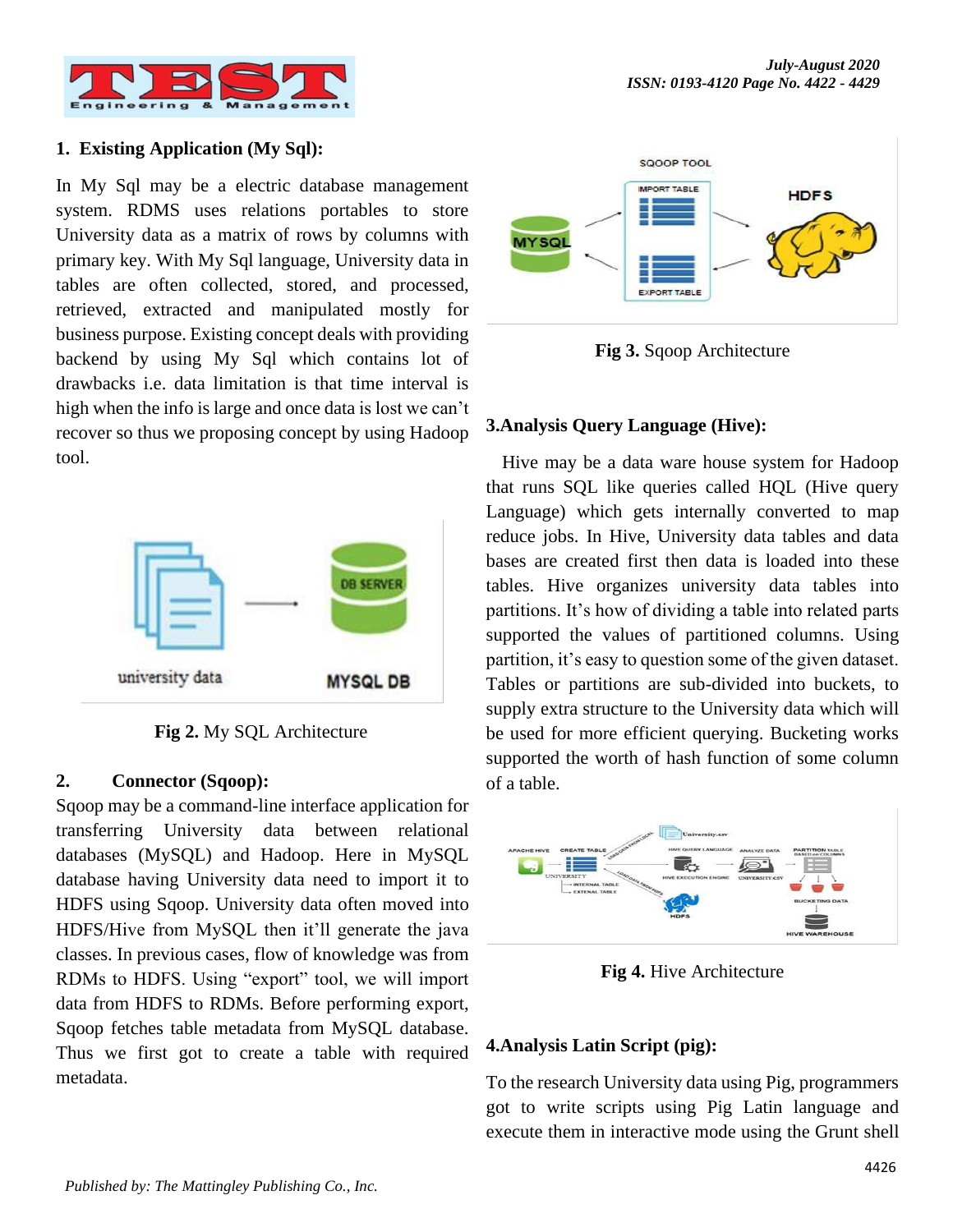

of these scripts are internally converted to Map and Reduce tasks. After invoking the Grunt shell, you will run your pig scripts within the shell. Except LOAD and STORE, while performing all other operations, Pig Latin statements take a relation as input and produce another relation as output. As soon as you enter a Load statement within the Grunt Shell, its semantic checking are going to be administered to ascertain the contents of the schema, you would like to use the dump operator. Only after performing the dump operation, the Map Reduce job for loading the info into the filing system are going to be administered. Pig provides many builtin operators to support data operations like grouping, filters, ordering etc.



**Fig 5.** Pig Architecture

#### **5.Processing (Map Reduce):**

Map Reduce may be a framework using which we will write applications to process huge amounts of University data, in parallel, on large clusters of commodity hardware during a reliable manner. Map Reduce may be a processing technique and a program model for distributed computing supported java. The Map Reduce algorithm contains two important tasks, namely Map and Reduce stage. The map or namely mapper's job is to process the input file. Generally the input file is within the sort of file directory and is stored

within the Hadoop filing system (HDFS). The input data is passed to the mapper function line by line. The mapper processes the info and creates several small chunks of knowledge. This stage is that the combination of the shuffle stage and therefore the Reduce stage. The Reducer's job is to process the info that comes from the mapper. After processing, it produce a replacement set of output, which can be stored within the HDFS.



**Fig 6.** Map Reduce Architecture

#### **RESULT:**

Main scope of this paper, Here no missing inputs of students details won't be there because of we are using Hadoop tool while predicting university student details. If we are using My SQL some missing inputs will be there because of processing time is high and moreover data is more. For transferring the university data between My SQL and Hadoop tool, it has been converted through Sqoop tool.

# **University Dropout Student's Details Through Data Analysis**



**Implementation Screenshot:**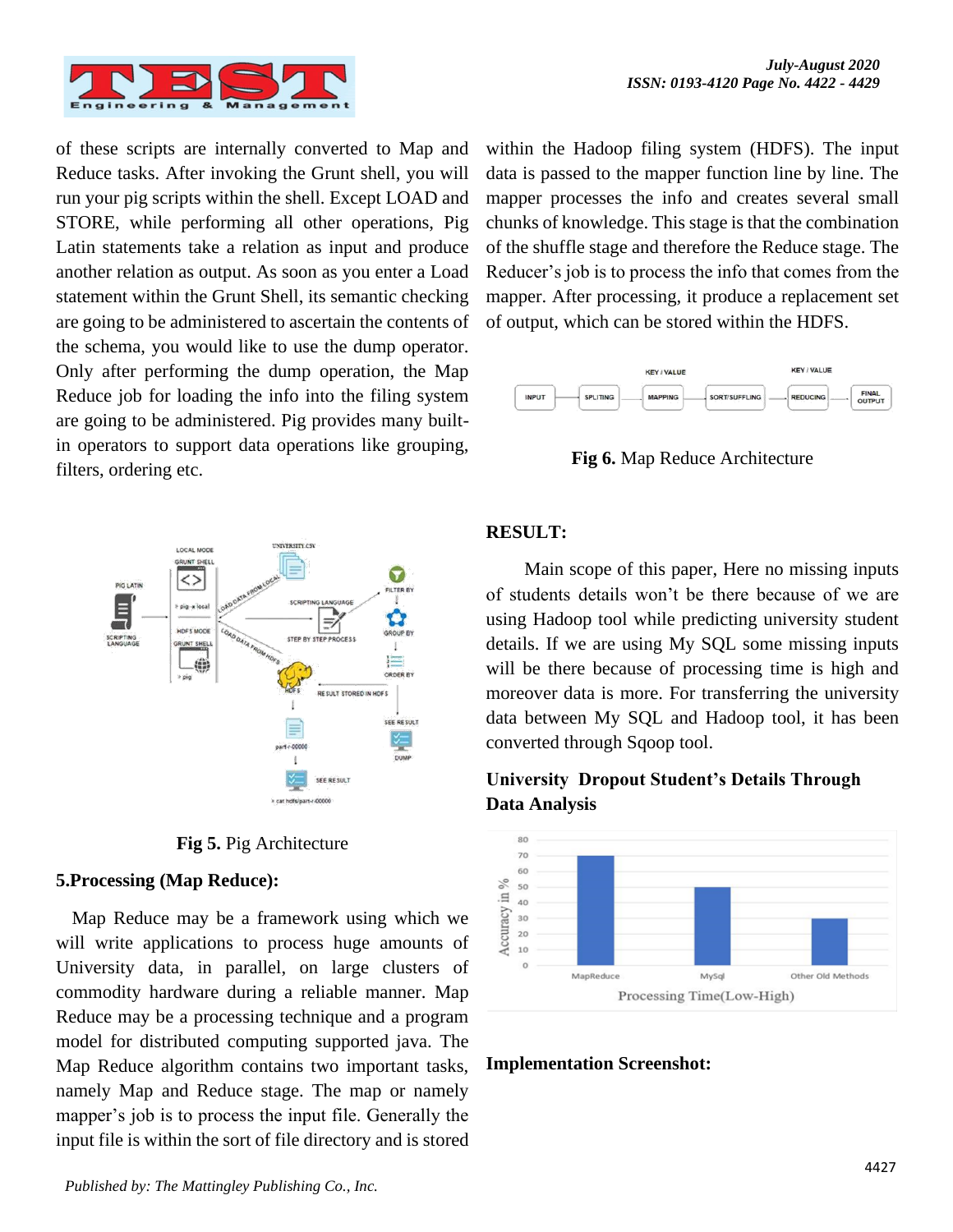

|    | Fás                                  | Harne <sup>1</sup> |                    | <b>kroach</b> |           | Page Layout  |      | Formular                                                                                           | Data           | <b>Review</b>   | View     | <b>Fleip</b>  | o                         |                  | Tell me what you want to do                                                       |        |                                           |        |                 |
|----|--------------------------------------|--------------------|--------------------|---------------|-----------|--------------|------|----------------------------------------------------------------------------------------------------|----------------|-----------------|----------|---------------|---------------------------|------------------|-----------------------------------------------------------------------------------|--------|-------------------------------------------|--------|-----------------|
|    | X Cut                                |                    |                    |               | Cultilate |              |      | $V$ II $V$ A $A$                                                                                   | $\equiv$       | $=$             | $x$ .    |               | FT Wrap Text              |                  | General                                                                           | $\sim$ | H.                                        |        | m)              |
|    | <b>Ell</b> Copy<br>Parche            |                    | -S' Format Painter |               | $E$ $I$   | u            |      | $\mathbb{E}\left[\mathbb{E}\left[\mathbb{E}\left[\mathbf{Q}\right]\right]\mathbf{A}\right]\right]$ |                | E. H. 28        |          |               | FORD ED Marge & Center := |                  | 切·なと 関西                                                                           |        | Canditional Format<br>Formating . Table . |        | Call<br>Stylec+ |
|    | Diplogard                            |                    |                    |               |           |              | Fand |                                                                                                    |                |                 |          | Aligriment    |                           | $\sim$           | <b>Number</b>                                                                     |        |                                           | Stafes |                 |
| A1 |                                      | ٠                  |                    |               |           | £            |      | State Name                                                                                         |                |                 |          |               |                           |                  |                                                                                   |        |                                           |        |                 |
|    |                                      |                    |                    |               |           |              |      |                                                                                                    |                |                 |          |               |                           |                  |                                                                                   |        |                                           |        |                 |
|    |                                      |                    | ٠                  |               |           | D            |      |                                                                                                    | $\blacksquare$ | G               |          | $\frac{1}{2}$ |                           |                  |                                                                                   |        | M                                         | N      | o               |
|    | State Nav District N Crop YearSeason |                    |                    |               |           |              |      | Crop                                                                                               | Area           | Eabhrägt        |          |               |                           |                  | Average HMean Terr Cost of Cu Cost of Pri Yield (Qui cost of production per yield |        |                                           |        |                 |
|    | Andaman NICOBARS                     |                    |                    |               |           | 3000 Khariff |      | Arecunut                                                                                           |                | 1254 0.012361   |          | 57            |                           | 62 21076.74      | 1941.55                                                                           |        | 9.83 19085.44                             |        |                 |
|    | Anderson NICOBARS                    |                    |                    |               |           | 2001 Khurif  |      | Arecanut                                                                                           |                | 1254 0.004119   |          | 56            | 58                        | 12610.85         | 1691.66                                                                           |        | 6.83 11554.04                             |        |                 |
|    | Andaman NICOBARS                     |                    |                    |               |           |              |      | 2002 Whole Yei Arecanut                                                                            |                | 1258 0.000064   |          | 56            | 53                        | 32683.46         | 3207.35                                                                           |        | 9.33 29934.58                             |        |                 |
|    | Andamin NICOBARS                     |                    |                    |               |           |              |      | 2003 Whole Yai Arecanut                                                                            |                | 1261 0.181051   |          | 57            | 54'                       | 13209.32         | 2228.97                                                                           |        | 5.9 13150.92                              |        |                 |
|    | Andaman NICORARS                     |                    |                    |               |           |              |      | 2004 Whole Yel Arecanut                                                                            |                | 1364.7.0.035446 |          | 63            | 67                        | 22560.3          | 1595.56                                                                           | 11.57  | 21651.75                                  |        |                 |
|    | Andaman NICOBAR!                     |                    |                    |               |           |              |      | 2005 Whole Ye Arecanut                                                                             | 795.67         | 0.166536        |          | 37            | 64                        | 35423.40         | <b>BOA A</b>                                                                      |        | 39.83 12055.18                            |        |                 |
|    | Andaman NICOBARS                     |                    |                    |               |           |              |      | 2006 Whole Tel Arecenut                                                                            |                | R96 0.211295    |          | 38            | 58                        | 38144.5          | 2539.47                                                                           |        | 8.22 22144.18                             |        |                 |
|    | Andaman NICOBARS                     |                    |                    |               |           | 2010 Rabi    |      | Arecanut                                                                                           |                | 944 0.242758    |          | 52            | 25                        | <b>\$5801.55</b> | 1918.92                                                                           |        | 11.98 22988.66                            |        |                 |
|    | Anderson NORTH AF                    |                    |                    |               |           | 2000 Kharif  |      | Arecarult                                                                                          |                | 3103 0.231896   |          | 36            | 81                        | 45291.34         | 715.04                                                                            |        | 36.61 26177.61                            |        |                 |
|    | Andaman NORTH AT                     |                    |                    |               |           | 2001 Kharif  |      | Arecarut                                                                                           | 2100           | 0.09            |          | 21            | 75                        | 89025.27         | 119.72                                                                            | 985.21 | 118569.1                                  |        |                 |
|    | Andaman NORTH AF                     |                    |                    |               |           |              |      | 2006 Whole Ye Arecanut                                                                             | 1103           | 0.013879        |          | 34            | 72                        | 38344.5          | 1670.54                                                                           |        | 7.47 37414.91                             |        |                 |
|    | <b>ES Andaman NORTH AF</b>           |                    |                    |               |           | 2010 Rabi    |      | <b>Arecanut</b>                                                                                    |                | 1296 0.011879   |          | 40            |                           | 84 89025.27      | 2358                                                                              |        | 4.71 11106.18                             |        |                 |
| 14 | Andaman SOUTH AS                     |                    |                    |               |           |              |      | 2002 Whole Ya Aracanut                                                                             | 5105           |                 | $\sigma$ | 15            | 56                        | 19083.55         | 789.9                                                                             | 33.04  | 30837.7                                   |        |                 |
|    | Andaman SOUTH AN                     |                    |                    |               |           |              |      | 2003 Whole Fer Arecanut                                                                            | 3118           |                 | ä        | 12            | 55.                       | 29876.36         | 85.79                                                                             | 757.92 | 65021.96                                  |        |                 |
|    | Andaman SOUTH AN                     |                    |                    |               |           |              |      | 2004 Whole Yei Arecanut                                                                            | 3140.67        |                 | ٥        | 56            | 91                        | 17705.93         | 2003.76                                                                           |        | 6.42 12864.14                             |        |                 |
|    | IT Andersen SOUTH AN                 |                    |                    |               |           |              |      | 2005. Whole Yel Arecanut                                                                           | 3250.78        |                 | $\sigma$ | 27            | u                         | 22449.75         | 2554.91                                                                           | 8.0%   | 30547.03                                  |        |                 |
| 18 | Andaman SOUTH AN                     |                    |                    |               |           |              |      | 2006 Whole Ye Arecend                                                                              | 2000           |                 | o        | 64            | no:                       | 17705.53         | 2261.34                                                                           | 4.03   | 9158,022                                  |        |                 |
|    | Andamin SOUTH AN                     |                    |                    |               |           | 2010 Rabi    |      | Ankcanut                                                                                           |                | 1912 0.053338   |          | 34            | 83                        | 9185.59          | 107.56                                                                            | 448.89 | 48282.61                                  |        |                 |
|    | Andaman NORTH AF                     |                    |                    |               |           | 2010 RAN     |      | Arhar Tur                                                                                          |                | 294.5 0.066545  |          | $^{14}$       | 54                        | 22489.75         | 1918.92                                                                           | 11.97  | 22965.47                                  |        |                 |
|    | 21 Andaman SOUTH AN                  |                    |                    |               |           | 2010 Rabi    |      | Arhar Tur.                                                                                         |                | 20.5 0.021078   |          | 68            | 85                        | 7868.64          | 85.79                                                                             | 986.21 | 34506.96                                  |        |                 |
|    | 22 Andersen NICOBAR!                 |                    |                    |               |           |              |      | 3000 Whole Ye Sanara                                                                               |                | 176 0.031747    |          | 42            | 56                        | 24171.65         | 1670.54                                                                           |        | 6.42 23564.87                             |        |                 |
|    | 23 Andaman NICOBARS                  |                    |                    |               |           |              |      | 2002 Whole Ye Banana                                                                               |                | 211 0.077676    |          | 66            | 55.                       | 19857.7          | 404.43                                                                            |        | 42.55 17170.22                            |        |                 |
|    |                                      |                    |                    |               |           |              |      |                                                                                                    |                |                 |          |               |                           |                  |                                                                                   |        |                                           |        |                 |

## **CONCLUSION:**

In this paper, we presented a study on data and prediction regarding research paper about university dropout's data, to research the info in Hadoop ecosystem and to enhance the student's mark standard supported marks on internals, attendance, extracurricular etc. Hadoop ecosystem is using hive, pig, map reduce tools for processing whether output will take less time to process and result are going to be in no time. Hence during this project, University student's data which is traditionally getting to store in RDMS getting to less performance, hence by using Hadoop tool the data's are going to be faster and efficiently processed.

We have shown how a widely known regularization technique, dropout, often effectively won't to train neural networks that are resilient to missing inputs at test time. The proposed approach is straightforward and computationally efficient. It doesn't use any external or companion learning model to supply advanced input imputation functionalities. Rather it works on the model itself , making it robust intentionally with only a minimal change to the training process. The approach is additionally general and applicable to any neural model, even those that we typically don't use dropout regularization, likes RC models. We have also discussed the connection between DropIn and data augmentation techniques, providing empirical evidence

that DropIn isn't like perform data augmentation in input space, a minimum of from the purpose of view of the performance of the trained model. Furthermore, one can expect that exhaustive data augmentation can quickly become computationally unfeasible non trivial input space sizes.

#### **REFERENCES**

- 1. A. Kumar and R. Jain, "Faculty Evaluation System", Procedia Computer Science, 125, pp.533-541, 2018.
- 2. B. Wang, and M. Liu, "Deep Learning for sentiment analysis," Stanford University report, vol. 10, no. 12, pp.701-719, 2016.
- 3. L. M. Rojas-Barahona, "Deep learning for sentiment analysis, "Language and linguistics compass, vol. 10, no.12 pp.
- 4. J. Schmidhuler, "Long Short-Term Memory, " Neural Computation, vol. 9,no. 8, pp. 1735- 1780, 1997.
- 5. Y. Ding, J. Yu, & J. Jiang, "Recurrent Neural Networks with Auxiliary Labels for crossdomain opinion target extraction", Aaai , 3436- 3442, 2017.
- 6. D. A. Kaufmann, "Reflection: Benefits of gamification in online higher education." Journal of Instructional Research, vol. 7, pp. 125-132, 2018.
- 7. D. Chalmers and R. Fuller, Teaching for learning at university. Routledge, 2012.
- 8. I. Barker, "Find the time for slow education, "The times educational Supplement Scotland, vol. 2290, pp. 26, 2012.
- 9. A. Veiga and A. Amaral, "Soft law and the implementation problems of the bologna process." Educacaco, Sciedade & Culturals, vol.36, 2012.
- 10. D. Dicheva, C.Dicheva, G.Agre,G.Angelova et al., "Gamification in education: A systematic